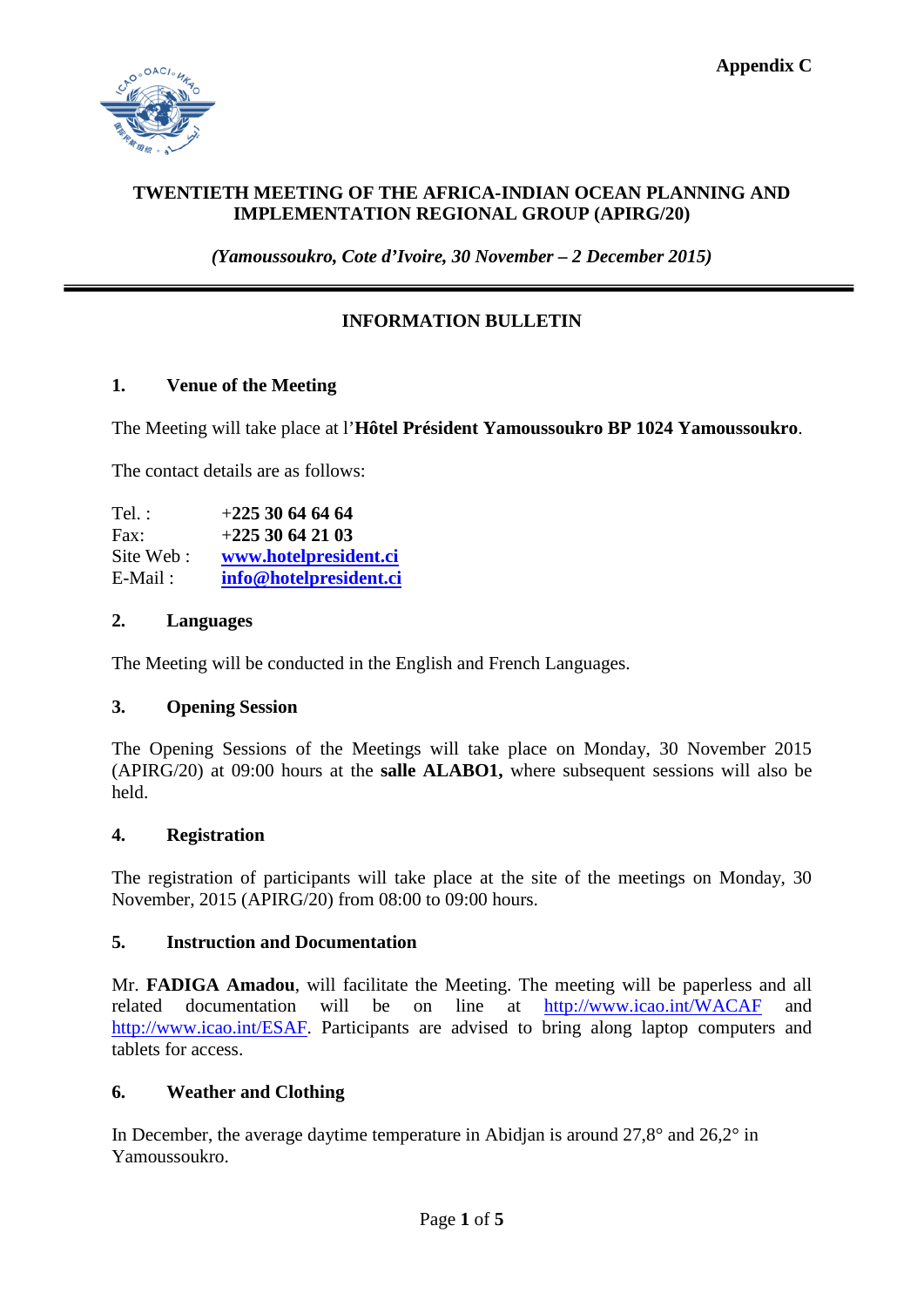# **7. Passport and visa requirements**

For application of entry visa to Cote d'Ivoire, there are two options: either go to a nearest Consulate OR apply online prior to arrival in Cote d'Ivoire. Online application and payment for visa can be made at the following website: *www.snedai.ci.* The applicant will receive a confirmation on the issuance of the visa. After the process, the applicant will be issued visa upon arrival at the airport in Abidjan upon submission of the confirmation of online application. In case of any difficulty upon arrival, please contact:

# **Mr. ZOUZOUKO**

Tel: **+225 54 01 75 17** Info line: **+225 05 07 60 70** e-mail: **[mzouzouko@yahoo.fr/zouzouko@anac.ci](mailto:mzouzouko@yahoo.fr/zouzouko@anac.ci)**

*Note:* It is STRONGLY recommended that the applicant obtain an entry visa, before travelling.

## **8. Health**

Participants are informed that a valid certificate of vaccination against yellow fever is required. The participants should ensure that they have applied for a valid health insurance for the coverage of any medical care during their stay in Cote d'Ivoire.

## **9. Banks**

Banks are located not far away from Hotel President and are open from 07h30 to 15h00 hours from Monday to Friday.

#### **10. Hotels**

A list of recommended hotels is attached hereto and participants are informed that transport services will be made available from the hotels to the meeting place.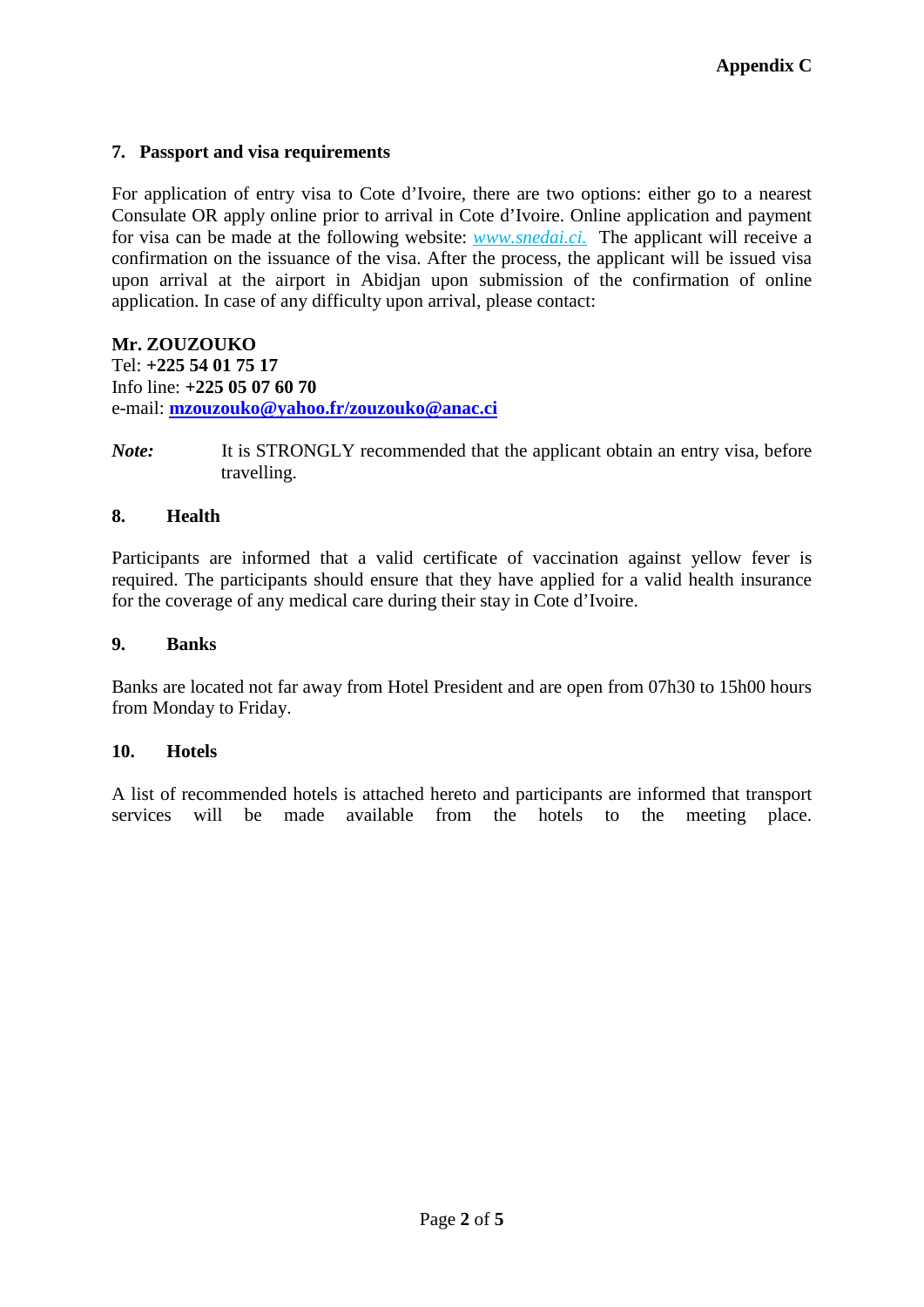**Appendix C**

# **ABIDJAN HOTEL LIST / LISTE DES HOTELS D'ABIJAN PROCHES DE L'AEROPORT / PRIX/PRICE: F. CFA**

| Name/Nom                                   | Address/Adresse /Tel.                                                     | Fax / E-Mail                                                                                                | <b>Single</b>                                         | <b>Double</b>    |
|--------------------------------------------|---------------------------------------------------------------------------|-------------------------------------------------------------------------------------------------------------|-------------------------------------------------------|------------------|
| <b>ONOMO</b><br>HOTEL***                   | Route de l'Aéroport<br>Tél. $+ (225)$ 21 21 21 91                         | $\text{Fax}$ : + (225) 21 21 78 22<br>onomo.abidjan@onomohotel.com<br>e-mail: reservation.abidjan@onomo.com | Taxe comprise :<br>48.000                             |                  |
| <b>HOTEL IBIS</b>                          | <b>Boulevard Valery Giscard</b><br>d'Estaing<br>Tel: $+(225)$ 21 75 63 00 | $\text{Fax}$ : + (225) 21 35 89 10                                                                          | $68.000 + p/dej$                                      | $75.000 + p/dei$ |
| <b>HOTEL</b><br>NOUVELLE<br><b>PERGOLA</b> | Marcory Zone 4 C<br>Tel: $+(225)$ 21 75 35 01                             | $Fax: + (225) 21 35 27 93$<br>hotelnouvellepergola@yahoo.fr                                                 | Bat. Principal<br>35.000<br><b>Bat. Annexe 25.000</b> | $75.000 + p/dej$ |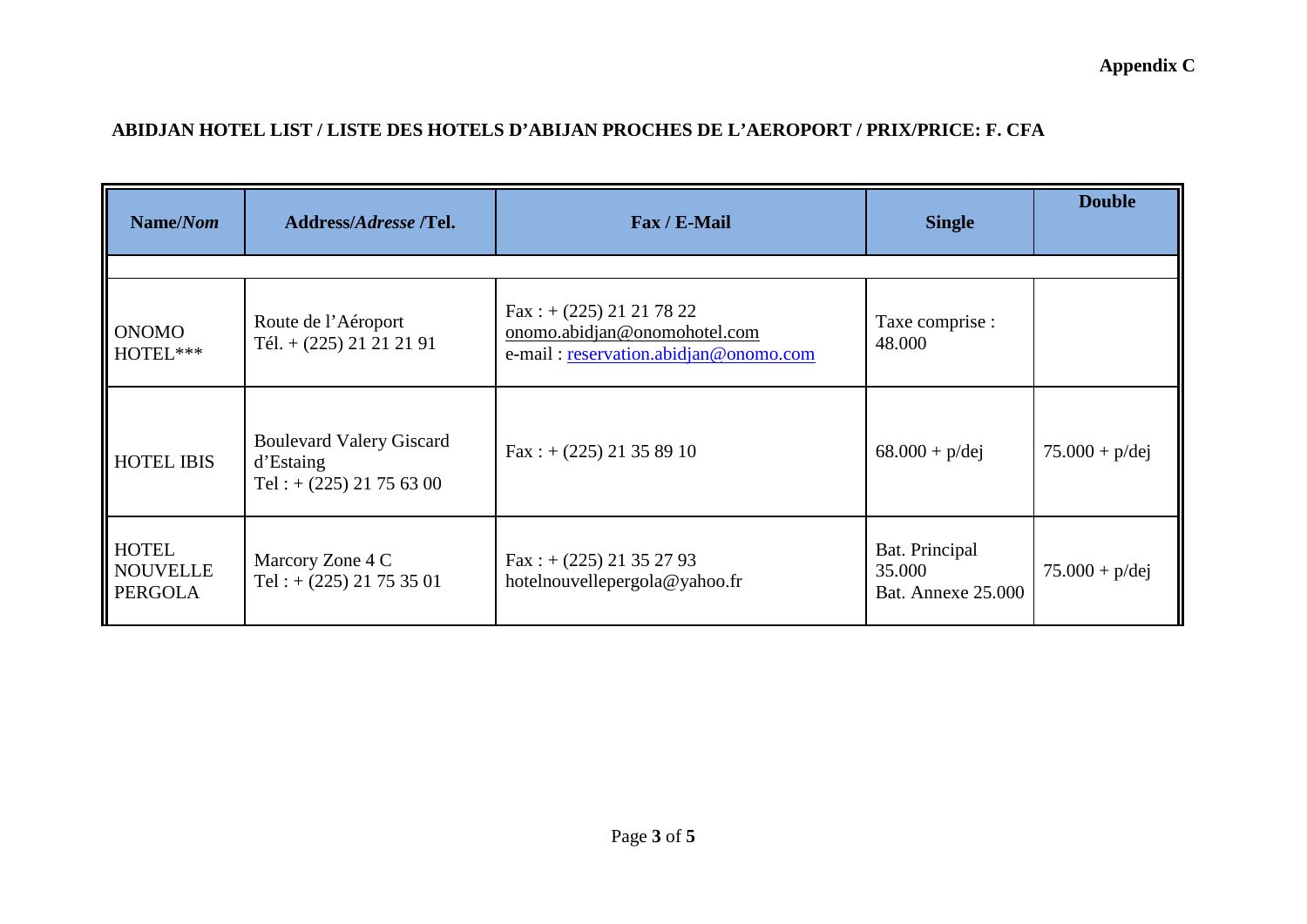# **YAMOUSSOUKRO HOTEL LIST / LISTE DES HOTELS DE YAMOUSSOUKRO PROCHES DU LIEU DE LA REUNION / PRIX/PRICE: F. CFA**

| Name/Nom                                             | Address/Adresse / (Tel)                           | Fax / E-Mail                                                                 | <b>Single</b>                                           | <b>Double</b> |
|------------------------------------------------------|---------------------------------------------------|------------------------------------------------------------------------------|---------------------------------------------------------|---------------|
| <b>HOTEL</b><br>PRESIDENT**<br>$**$                  | (LIEU DE LA REUNION)<br>Tél. $+(225)$ 30 64 64 64 | Fax: $+(225)$ 30 64 21 03<br>e-mail: info@hotelpresident.ci                  | Taxe comprise<br>Simple 50.000<br>Supérieur 75.000      |               |
| <b>HOTEL DES</b><br><b>PARLEMENT</b><br><b>AIRES</b> | Tél. $+(225)$ 30 64 68 00                         | $\text{Fax}$ : + (225) 30 64 68 10<br>e-mail: info@hoteldesparlementaires.ci | Standard 40.000<br>Supérieur 50.000<br>Deluxe 60.000    |               |
| LE ROCHET<br><b>HOTEL</b>                            | Tél. $+$ (225) 59 58 70 14                        | e-mail: hotelrochet@yahoo.fr                                                 | Standard 15.000<br>20.000<br>25.000<br>30.000<br>35.000 |               |

**Appendix C**